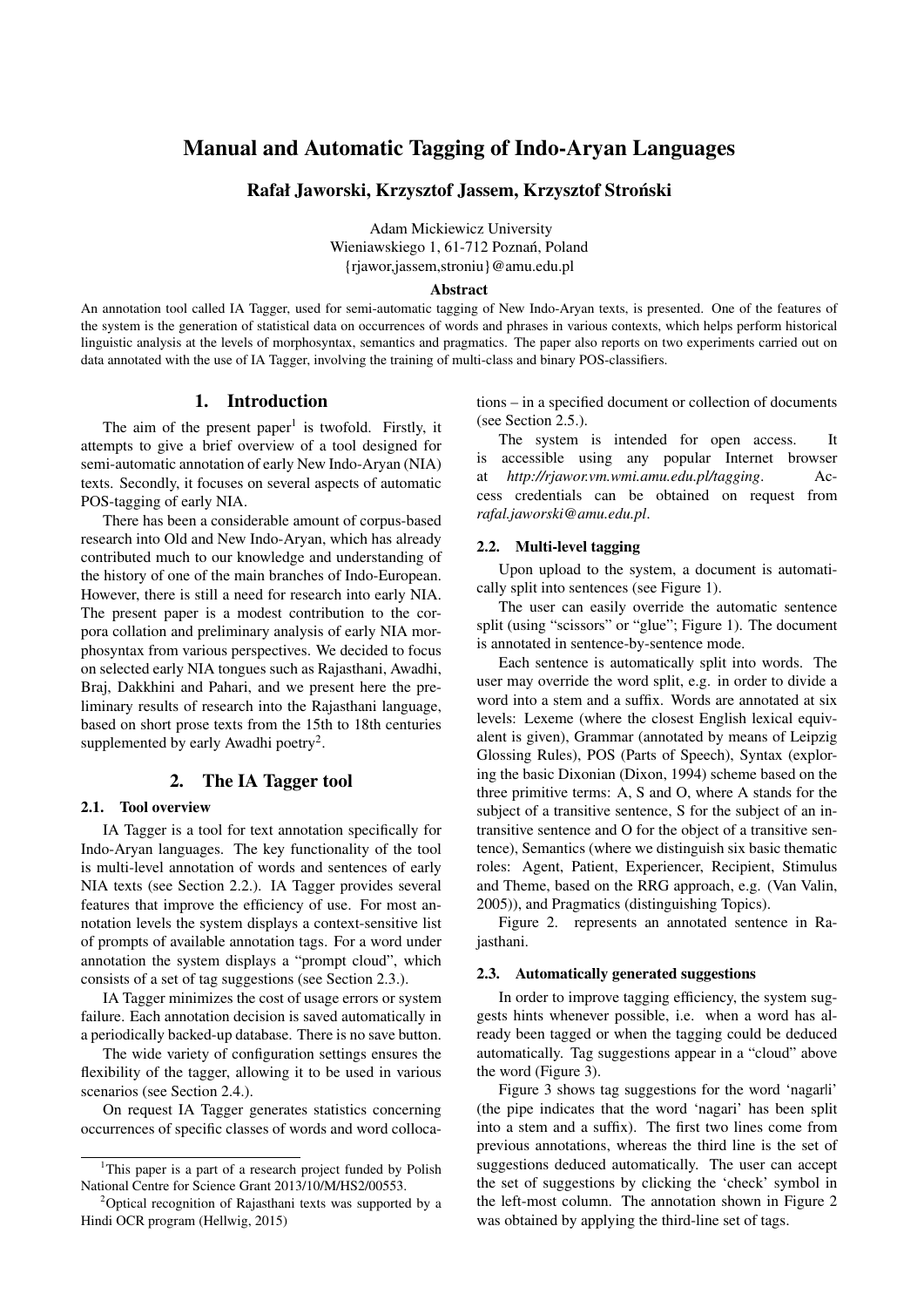| Edit mode: ON                                                                                                              |  |
|----------------------------------------------------------------------------------------------------------------------------|--|
| Guru mahimā par kathā.txt                                                                                                  |  |
| 1. $\bullet$ $\bullet$ $\star$ rājagrha $\star$ nagar i $\star$ śrenika $\star$ rājā, $\star$ cillanā $\star$ patta-rājñī. |  |
| 2. $\bullet$ deha-hnaim of eka-stabha- of avasa of nu of dohalu of upanu.                                                  |  |

Figure 1: Sentence split.

|             | 2. teha     |     | hnaim eka-stabha-                                      | <b>āvāsa</b> | nu                 | dohalu       | ūpanu.             |
|-------------|-------------|-----|--------------------------------------------------------|--------------|--------------------|--------------|--------------------|
| lexeme s/he |             |     | one-pillar                                             | palace       |                    | craving      | be born            |
| grammar     | OBL SG      | DAT |                                                        | Isg          | MISG<br><b>GEN</b> | NOM SG<br>MI | <b>SG</b><br>M PPP |
| <b>POS</b>  | <b>PRON</b> |     | <b>NOUN</b>                                            | <b>NOUN</b>  |                    | <b>NOUN</b>  | <b>VRB</b>         |
| syntax  A   |             |     |                                                        |              |                    | [s]          | l٧l                |
| semantics   | <b>EXP</b>  |     |                                                        |              |                    | <b>STIM</b>  |                    |
| pragmatic   | <b>TOP</b>  |     |                                                        |              |                    |              |                    |
| add info    |             |     |                                                        |              |                    |              |                    |
|             |             |     | english To her craving of a pillared pallace was born. |              |                    |              |                    |

Figure 2: Annotated sentence.



Figure 3: Automatically generated suggestions.

### 2.4. Configuration

IA Tagger may be configured to serve a variety of annotation tasks. The "configuration" option allows one to manage the languages of tagged documents as well as to configure annotation levels. Annotation levels may be freely ordered, added, deleted or edited. Editing of an annotation level consists in defining admissible values of respective tags.

### 2.5. Flexible statistics generator

On request, IA Tagger generates statistics concerning occurrences of specific classes of words and word collocations – in a specified document or collection of documents. This facilitates linguistic analysis at the levels of syntax, semantics and pragmatics. Initial analysis assumes a survey of alignment features, i.e. main argument marking (A and O). This kind of research has already been carried out by several authors for finite verbs (e.g. (Khokhlova, 2001)), but IA Tagger makes it possible to generate statistics for texts belonging to various historical stages of NIA, and it has a much larger scope since it encompasses both finite and non-finite verbs such as converbs<sup>3</sup>, infinitives and participles. Preliminary research on a Rajasthani annotated corpus shows a preponderance of unmarked O forms over marked ones. Out of 201 converbal chain constructions only 18 show marked O forms. Up to the 18th century there are only examples of animate and definite Os, or possibly human and indefinite, and from the 18th century onwards inanimate Os start appearing (see ex. (1)).

(1) Old Rajasthani, 18th c. (Bhanavat and Kamal, 1997-1998, 72)

| tina                    | sahanāna-nūm | dekha   |
|-------------------------|--------------|---------|
| that.OBL.SG sign-ACC    |              | see.CVB |
| 'having seen that sign' |              |         |

This conforms nicely with Khokhlova's findings for finites and with more general tendencies operating along definiteness and animacy hierarchies (cf. for example (Aissen, 2003)).

The next steps of the analysis will consist in multifaceted analysis of IA non-finites (focusing on converbs and infinitives) drawing from two frameworks: RRG (Van Valin and LaPolla, 1997), (Van Valin, 1993), (Van Valin, 2005) and Multivariate Analysis (Bickel, 2010) where apart from morphosyntactic properties,

 $3$ We accept here Haspelmath's (Haspelmath, 1995, 3) definition of the converb: "a nonfinite verb form whose main function is to mark adverbial subordination".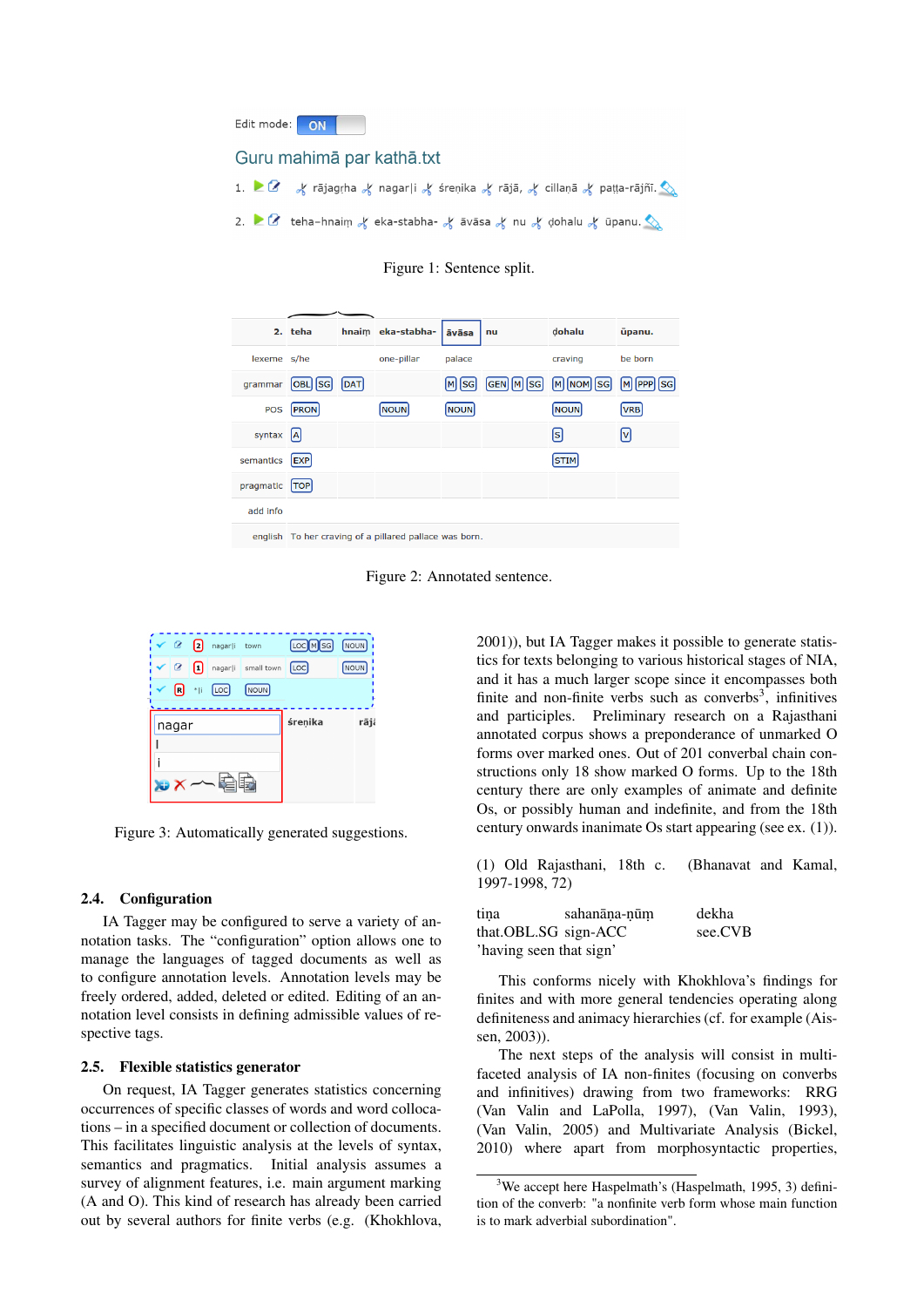semantic and pragmatic properties of converbs will be investigated. Semantic analysis involves checking the control properties of converbs and their stability or fluctuation in the history of NIA, whereas pragmatic analysis is based on investigation of the scopal properties of selected operators in converbal chain constructions. Preliminary results of the latter analysis were presented in (Stronski and Tokaj, 2015). It has been observed that Illocutionary Force Operator can have conjunct or local scope, and this property is quite stable throughout the centuries, whereas Tense Operator seems to have conjunct scope in those converbal chains which have the main verb in the past tense and almost exclusively local scope in those chains which have the main verb in the present tense (cf. ex.  $(2)$  and  $(3)$ ). This somehow implicitly presumes the perfectivity of the IA converb, which in turn appears to be a historically important finding.

(2) Old Rajasthani, 15th c. (Bhanavat and Kamal, 1997-1998, 15)

 $\bar{a}$ mbā leī dohalu pūriu mango.NOM.M.PLtake.CVBcraving.M.SGfill.PPP.M.SG 'having taken mangos, fulfilled the craving' 'took mangos and fulfilled the craving'

(3) Old Rajasthani, 18th c. (Bhanavat and Kamal, 1997- 1998, 61)

phūladhārā vica udi<br>stream of flowers middle fly. param fly.CVB fall.1PL.PRS 'having flown in the middle of the stream of flowers, we will fall'

# 3. Automatic POS-tagging

### 3.1. Similar experiments

Experiments with automatic POS-tagging of lessresourced languages have already been conducted in recent years. This subsection briefly describes the techniques used and the outcome of two projects: an automatic tagger for Urdu, developed by (Hardie, 2005), and Sanskrittagger by (Hellwig, 2008).

#### 3.1.1. Urdu tagger

The tagger for Urdu was developed by Andrew Hardie in 2005. The main difficulty in tagging Urdu texts identified by the author was word sense disambiguation. Two techniques were implemented in order to resolve this problem. One was based on hand-crafted rules prepared by a linguist, while the other relied on statistical analysis of manually annotated Urdu texts. The author reports the low effectiveness of the latter method, attributing it to the relatively small quantity of training data. Hence the author decided to use the tagger based on hand-crafted rules. It must be pointed out, however, that the statistical model used was HMM (Hidden Markov Models), which was considered state-of-the-art in the early 2000s, but was replaced in the following years by several other methods, such as Conditional Random Fields or Maximum Entropy.

The resulting rule-based tagger used a tagset of approximately 80 tags and achieved an accuracy of 88–90%. The author admitted that these results were lower than those of taggers for well-resourced languages, such as English. Such taggers score at least 95% accuracy. This, however, should not be considered the main flaw of this system. A more important drawback of the approach presented by Hardie is the heavy reliance on manually designed rules, which account for most of the positive results of the system. These rules were specially designed to work with Urdu, and even more specifically – with the Urdu texts that were at the author's disposal. In a different scenario the same rules may prove to be inapplicable, thus impairing the performance of the system significantly.

### 3.1.2. Sanskrittagger

Sanskrittagger, described in (Hellwig, 2008), is an automatic tokenizer and tagger for Sanskrit. Like Hardie's Urdu tagger, it uses HMM to perform the tagging. Interestingly, the same model is also applied to the task of tokenization, which is a non-standard solution.

The system uses a tagset of 136 tags. Unfortunately, accuracy figures are not known, as the evaluation of the system was performed on only five short passages of text. However, it is revealed that the system is purely statistical.

Among suggested methods of improvement, one seems particularly interesting – integrating tokenization and POS-tagging into one mechanism. The author argues that this might be a good approach for Sanskrit, even though it is not commonly used for other languages.

## 3.2. Training the automated tagger

The IA Tagger system has been used by a team of linguists for several months. The work has resulted in a manually annotated corpus of the early Rajasthani language supplemented by early Awadhi. The corpus so far contains 1284 sentences with 13 022 words. Even though the size of the corpus is too small for statistical data analysis, experiments were run to determine whether it is possible to create a usable POS tagger for early NIA.

Firstly, two separate POS tagging systems were developed. One of them uses a set of 22 tags to annotate the text. The tags are hierarchical, e.g. there is a NOUN tag and its child – NOUN-SINGULAR.

The other tagger is a detector of specific verb forms – converbs.

## 3.2.1. Multi-class POS tagging

The task of annotation with 22 tags was seen as a multiclass classification problem. In order to implement such a tagger, a well-known Maximum Entropy tagging mechanism was used. This idea was first proposed by (Ratnaparkhi, 1996) and later used to implement the Stanford Part-Of-Speech Tagger (see (Toutanova and Manning, 2000) and (Toutanova et al., 2003)). The automatic tagger for early NIA is based on the Stanford software.

The main difficulty in training automatic taggers using the Maximum Entropy principle is the identification of the feature set. Possible features may include:  $\text{suffix}(n)$  of the word (i.e. last  $n$  letters), length of the word, whether the word starts with a capital letter (boolean feature) and many others. It is crucial, however, that all these features should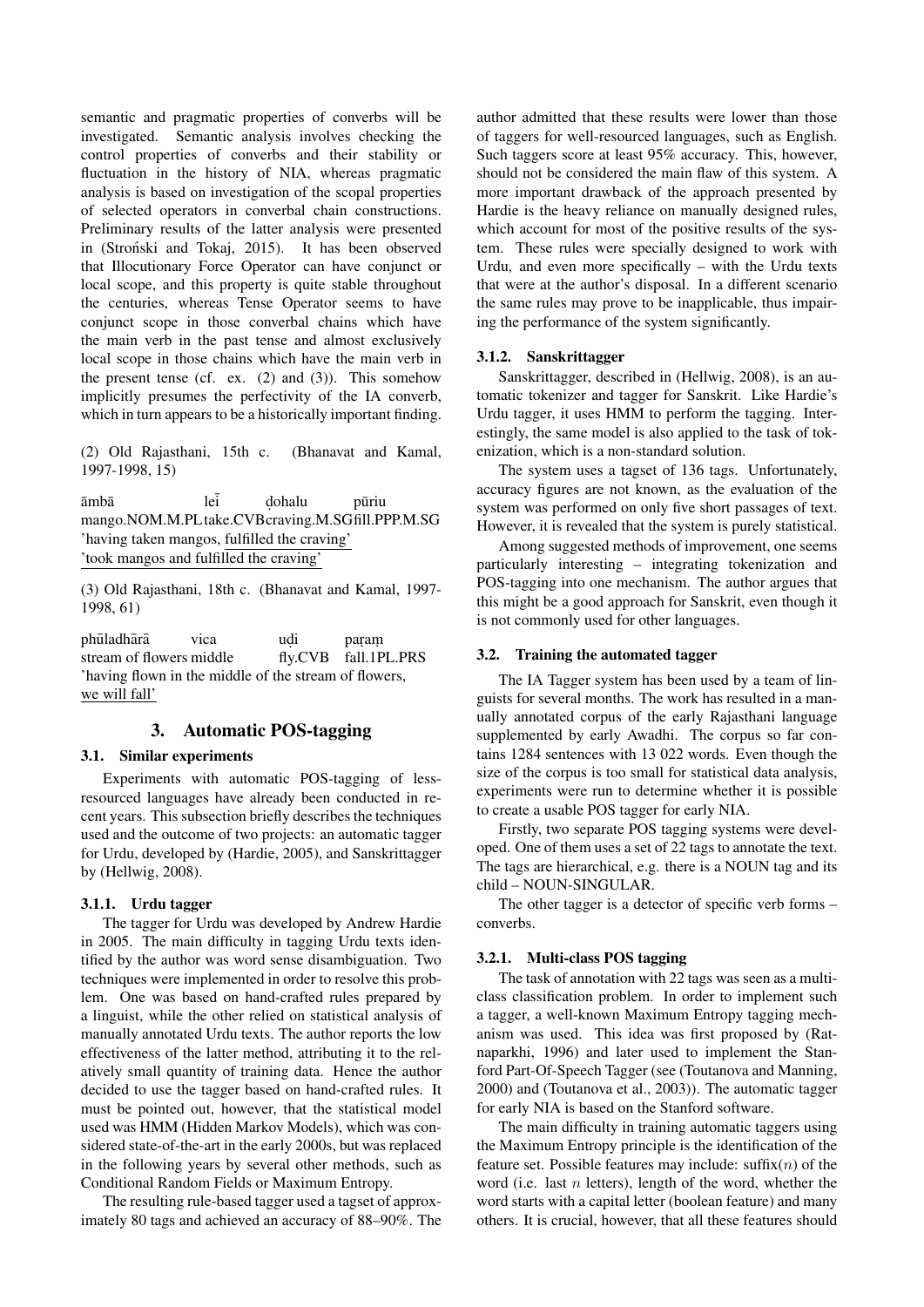|         | Metric $\vert$ Correct tags # $\vert$ Accuracy |          |
|---------|------------------------------------------------|----------|
| exact   | 6210                                           | 57.9%    |
| partial | 6874                                           | $64.1\%$ |

Table 2: Overall results of the multi-class tagger

be computable on unannotated text. Thus, features like "is located between a noun and a verb" are not acceptable.

The described automatic tagger for early NIA texts uses the following set of features: *Suffix(6)*, *Previous word (i.e. the literal text form of the previous word)*, *Next word* and *Distributional similarity class*.

Distributional similarity (often abbreviated  $distsim$ ) is a method for categorizing words in a large corpus based on their contexts. Each word falls into a category with other words that appeared in similar contexts. The id of such a category can be used as a word feature.

In order to compute distributional similarity classes, an unannotated modern Rajasthani corpus of 81 843 words was used. It was processed with the help of word2vec software, described in (Mikolov et al., 2013). The words were categorized into 209 classes, each containing between 1 and 66 words. For example, one of the classes contained the following words: *te* 'this', *teha* 's/he', *bi* 'two', *bewai* 'both', which are all pronouns.

### 3.2.2. Converb detector

The second approach involved the training of a separate Maximum Entropy tagger, focused solely on identifying words of special interest – converbs. This is a case of binary classification. The implementation of the converb detector is based on the Python NLTK library, described in (Loper and Bird, 2002), which is capable of using an optimization technique called MEGAM (Daumé III, 2004). This makes it possible to create a robust binary classifier.

The converb detector was trained on the same data as the multi-class tagger described in Section 3.2.1. The features used by this detector are presented in Table 1. Note that the features  $cvbEnding$  and  $firstOrLast$  use linguistic knowledge about converbs. Firstly, Rajasthani converbs typically terminate in /i/ and /a/, although from the earliest texts onwards other suffixes are also attested. Secondly, converbs would never appear as the first or last word in the sentence. This approach recalls the hand-crafted rules as seen in (Hardie, 2005). However, the features are never strict. The decision on whether or not to use a specific feature is made by the statistical model.

### 3.3. Experiment results

This section presents the results of the experiment conducted using both of the automatic POS taggers. In both cases the tagged corpus (13 022 words) was used to perform 10-fold cross-validation.

Table 2 presents results for the multi-class tagger. It assigned tags to 10 730 out of 13 022 words (82.4%), leaving the remaining words untagged. Exact tag matching counts a tag as correct only if it matches exactly the tag in the golden standard. Partial tag matching allows, for example, the tagging of a NOUN-SINGULAR with the tag NOUN.

| Word form       | Precision | Recall | F-measure |
|-----------------|-----------|--------|-----------|
| Verb            | 0.61      | 0.70   | 0.65      |
| Noun            | 0.41      | 0.52   | 0.46      |
| Past participle | 0.70      | 0.60   | 0.64      |
| Converb         | 0.33      | 0.07   | O 11      |

Table 3: Detailed performance of the multi-class tagger

| Metric    | Value |
|-----------|-------|
| Precision | 0.83  |
| Recall    | 0.39  |
| F-score   | 0.53  |

Table 4: Converb detector scores

Selected POS classes were investigated more thoroughly. Table 3 presents precision, recall and F-measure scores (as proposed in (Makhoul et al., 1999)) for identifying these forms. All results assume the partial tag matching metric.

The overall accuracy of the tagger  $(64\% - \text{Table 2})$  is not satisfactory, which indicates the need for using larger data sets in the learning process. Table 3 shows that converbs, which are of particular interest in our research, are recognized with lower accuracy than other classes. This inspired further study using the specialized converb detector.

The detector was expected to attain higher precision and recall scores in finding converbs than the multi-class tagger. Its scores are presented in Table 4. These indeed show a considerable improvement over the multi-class tagger (see Table 3). This justifies the decision to implement a separate detector solely for word forms of particular interest.

### 4. Conclusions and future work

The paper demonstrates how IA Tagger – a semiautomatic annotating tool – can help perform multi-level historical linguistic analyses pertaining to morphosyntax, semantics and pragmatics. A flexible statistics generator facilitates distributional analysis of various converbal forms and analysis of main argument marking with finite and non-finite verbs. At the semantic level it can also support analysis of the control properties of converbs, and at the pragmatic level it clearly helps establish the scope of main clause level operators.

In the future, the IA Tagger can further support research on other non-finite verb forms such as infinitives and participles, and what is more, it can easily identify the main grammaticalization paths with respect to light verbs.

This paper reports also on preliminary research on automatic POS-tagging for the early Rajasthani language. The research consisted in two experiments carried out on a small set (13 022 words) of annotated data. The first study had the aim of creating a multi-class POS classifier trained on the available data. The second investigated the accuracy of a binary classifier devoted to a class that was recognized poorly in the first experiment. The experiments applied